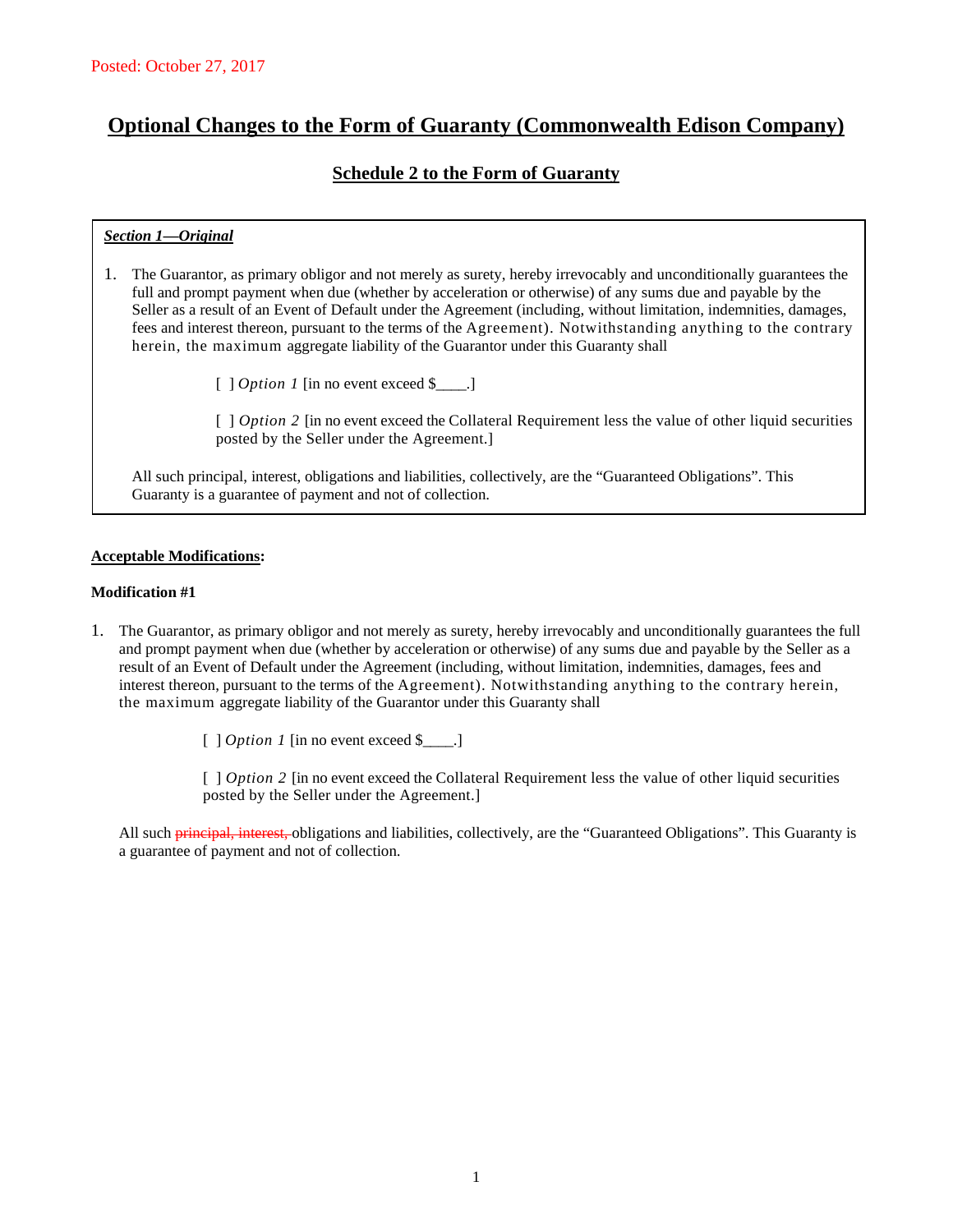### *Section 4—Original*

4. Subject to the terms and conditions hereof, the obligations of the Guarantor under this Guaranty are absolute, irrevocable and unconditional and, shall not be released, discharged or otherwise affected by: (a) any extension, renewal, settlement, compromise, waiver, consent, discharge or release by the Seller concerning any provision of the Agreement governing any of the Guaranteed Obligations of the Seller; (b) the rendering of any judgment against the Seller or any action to enforce the same; (c) the existence, or extent of, any release, exchange, surrender, non-perfection or invalidity of any direct or indirect security for any of the Guaranteed Obligations; (d) any modification, amendment, waiver, extension of or supplement to the Agreement or the Guaranteed Obligations agreed to from time to time by the Seller and the Guaranteed Party; (e) any change in the corporate existence (including its constitution, laws, rules, regulations or powers), structure or ownership of the Seller or the Guarantor, or any insolvency, bankruptcy, reorganization or other similar proceedings affecting the Seller, its assets or the Guarantor; (f) the existence of any claim, set-off or other rights which the Guarantor may have at any time against the Seller, the Guaranteed Party, whether in connection herewith or in connection with any unrelated transaction; provided that nothing herein shall prevent the assertion of any such claim by separate suit or compulsory counterclaim; and (g) the invalidity, irregularity or unenforceability in whole or in part of the Agreement or any Guaranteed Obligations or any instrument evidencing any Guaranteed Obligations or the absence of any action to enforce the same.

#### **Acceptable Modifications:**

#### **Modification #2**

4. Subject to the terms and conditions hereof, the obligations of the Guarantor under this Guaranty are absolute, irrevocable and unconditional and, shall not be released, discharged or otherwise affected by: (a) any extension, renewal, settlement, compromise, waiver, consent, discharge or release by the Seller concerning any provision of the Agreement governing any of the Guaranteed Obligations of the Seller; (b) the rendering of any judgment against the Seller or any action to enforce the same; (c) the existence, or extent of, any release, exchange, surrender, nonperfection or invalidity of any direct or indirect security for any of the Guaranteed Obligations; (d) any modification, amendment, waiver, extension of or supplement to the Agreement or the Guaranteed Obligations agreed to from time to time by the Seller and the Guaranteed Party; (e) any change in the corporate existence (including its constitution, laws, rules, regulations or powers), structure or ownership of the Seller or the Guarantor, or any insolvency, bankruptcy, reorganization or other similar proceedings affecting the Seller, its assets or the Guarantor; (f) the existence of any claim, set-off or other rights which the Guarantor may have at any time against the Seller, the Guaranteed Party, whether in connection herewith or in connection with any unrelated transaction; provided that nothing herein shall prevent the assertion of any such claim by separate suit or compulsory counterclaim; and (g) the invalidity, irregularity or unenforceability in whole or in part of the Agreement or any Guaranteed Obligations or any instrument evidencing any Guaranteed Obligations or the absence of any action to enforce the same.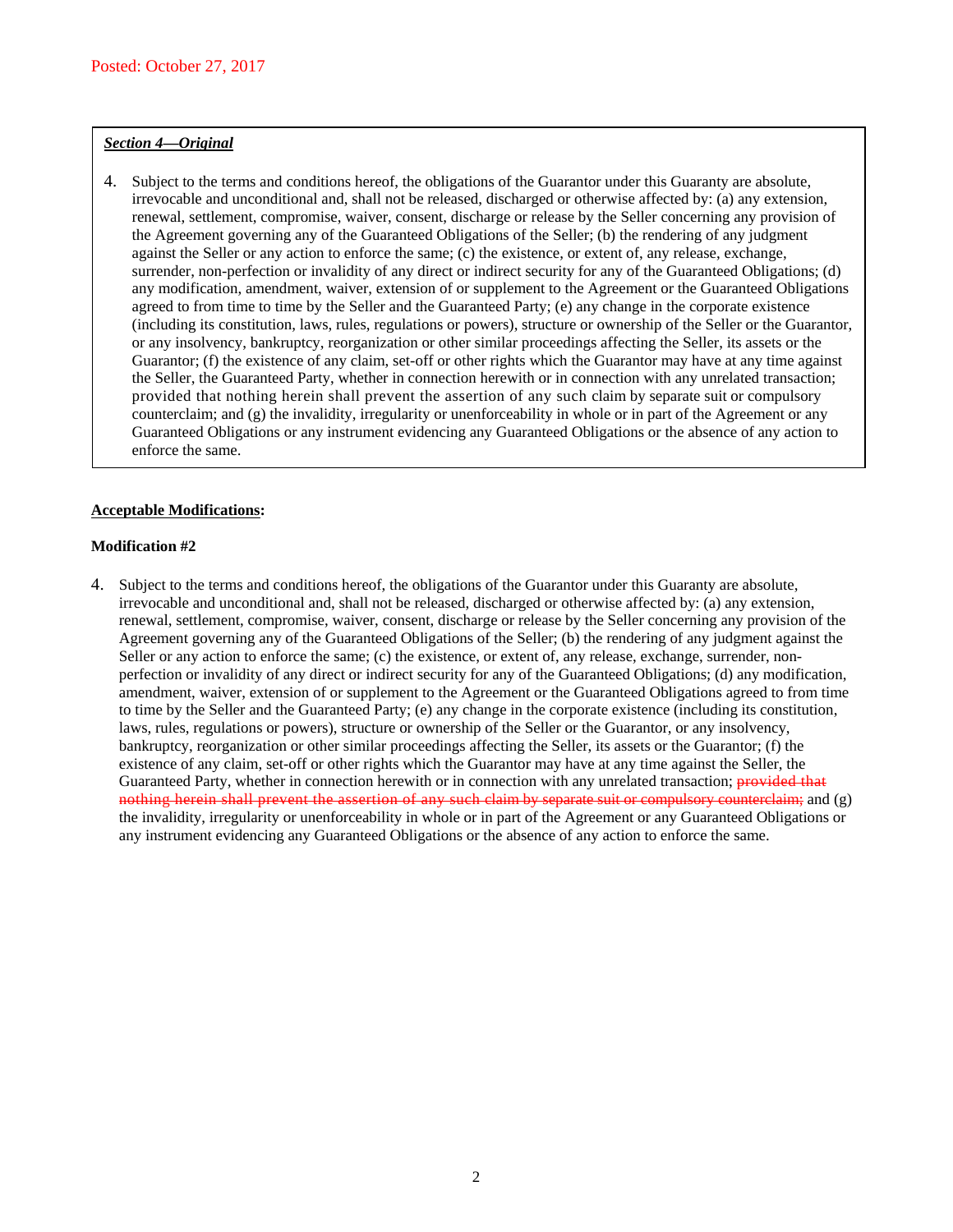## *Section 6—Original*

6. The Guarantor will not exercise any rights, which it may acquire by way of subrogation until all Guaranteed Obligations to the Guaranteed Party pursuant to the Agreement have been paid in full.

#### **Acceptable Modifications:**

#### **Modification #3**

6. The Guarantor will not exercise any shall be subrogated to all rights, which it may acquire by way of subrogation until the Guaranteed Party against Seller upon payment or satisfaction of all Guaranteed Obligations owing to the Guaranteed Party pursuant to the Agreement have been paid in full.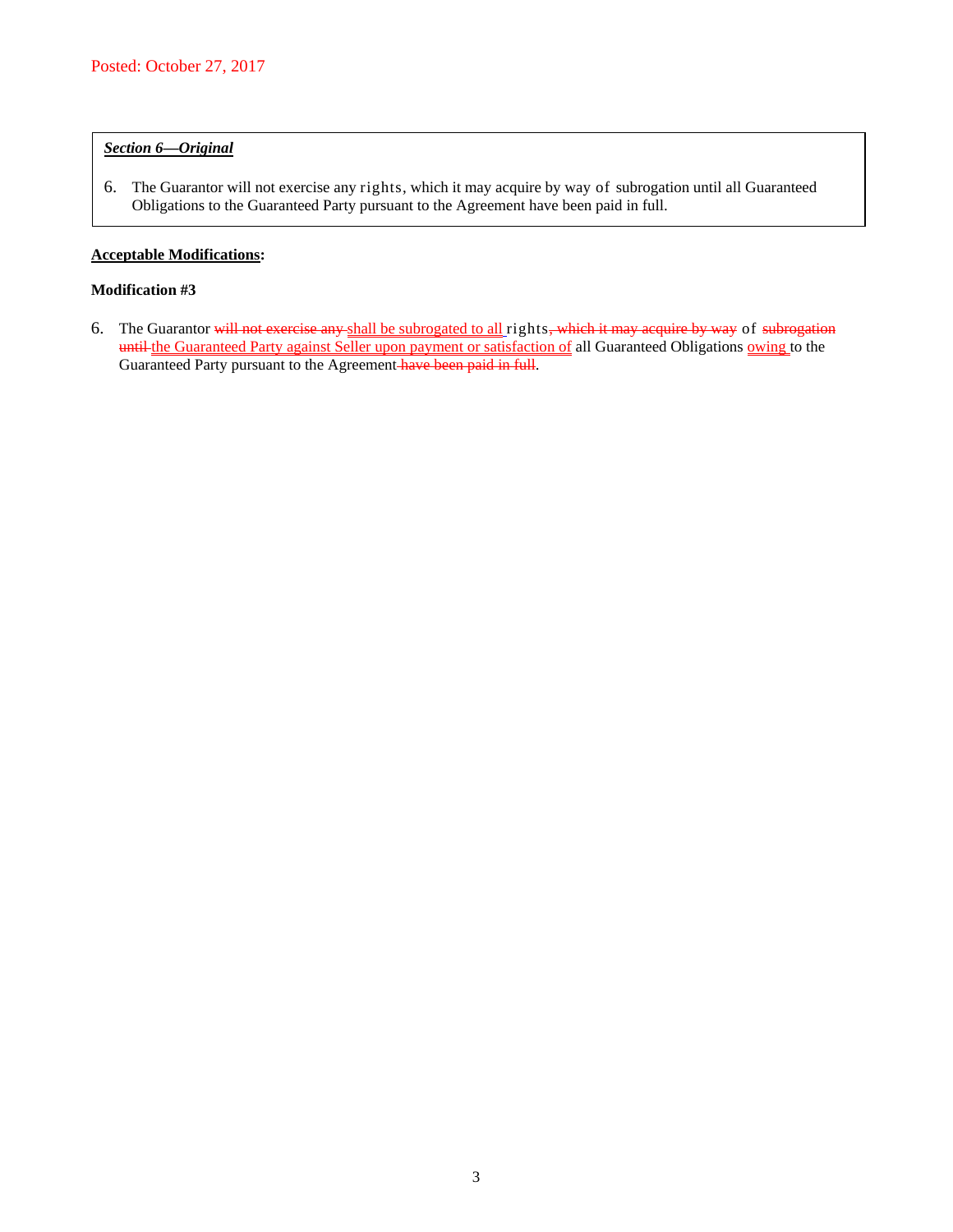## *Section 7—Original*

7. Subject to the terms and conditions hereof, this Guaranty is a continuing Guaranty and all liabilities to which it applies or may apply under the terms hereof shall be conclusively presumed to have been created in reliance hereon. Except for a failure to comply with any applicable statute of limitations, no failure or delay on the part of the Guaranteed Party in exercising any right, power or privilege hereunder, and no course of dealing between the Guarantor and the Guaranteed Party, shall operate as a waiver thereof; nor shall any single or partial exercise of any right, power or privilege hereunder preclude any other or further exercise thereof or the exercise of any other right, power or privilege. The rights, powers and remedies herein expressly provided are cumulative and not exclusive of any rights, powers or remedies, which the Guaranteed Party would otherwise have. No notice to or demand on the Guarantor in any case shall entitle the Guarantor to any other or further notice or demand in similar or other circumstances or constitute a waiver of the rights of the Guaranteed Party to any other or further action in any circumstances without notice or demand.

### **Acceptable Modifications:**

## **Modification #4**

7. Subject to the terms and conditions hereof, this Guaranty is a continuing Guaranty and all liabilities to which it applies or may apply under the terms hereof shall be conclusively presumed to have been created in reliance hereon. Except for a failure to comply with any applicable statute of limitations, no failure or delay on the part of the Guaranteed Party in exercising any right, power or privilege hereunder, and no course of dealing between the Guarantor and the Guaranteed Party, shall operate as a waiver thereof; nor shall any single or partial exercise of any right, power or privilege hereunder preclude any other or further exercise thereof or the exercise of any other right, power or privilege. The rights, powers and remedies herein expressly provided are cumulative and not exclusive of any rights, powers or remedies, which the Guaranteed Party would otherwise have. Except as set forth in this Guaranty, nNo notice to or demand on the Guarantor in any case shall entitle the Guarantor to any other or further notice or demand in similar or other circumstances or constitute a waiver of the rights of the Guaranteed Party to any other or further action in any circumstances without notice or demand.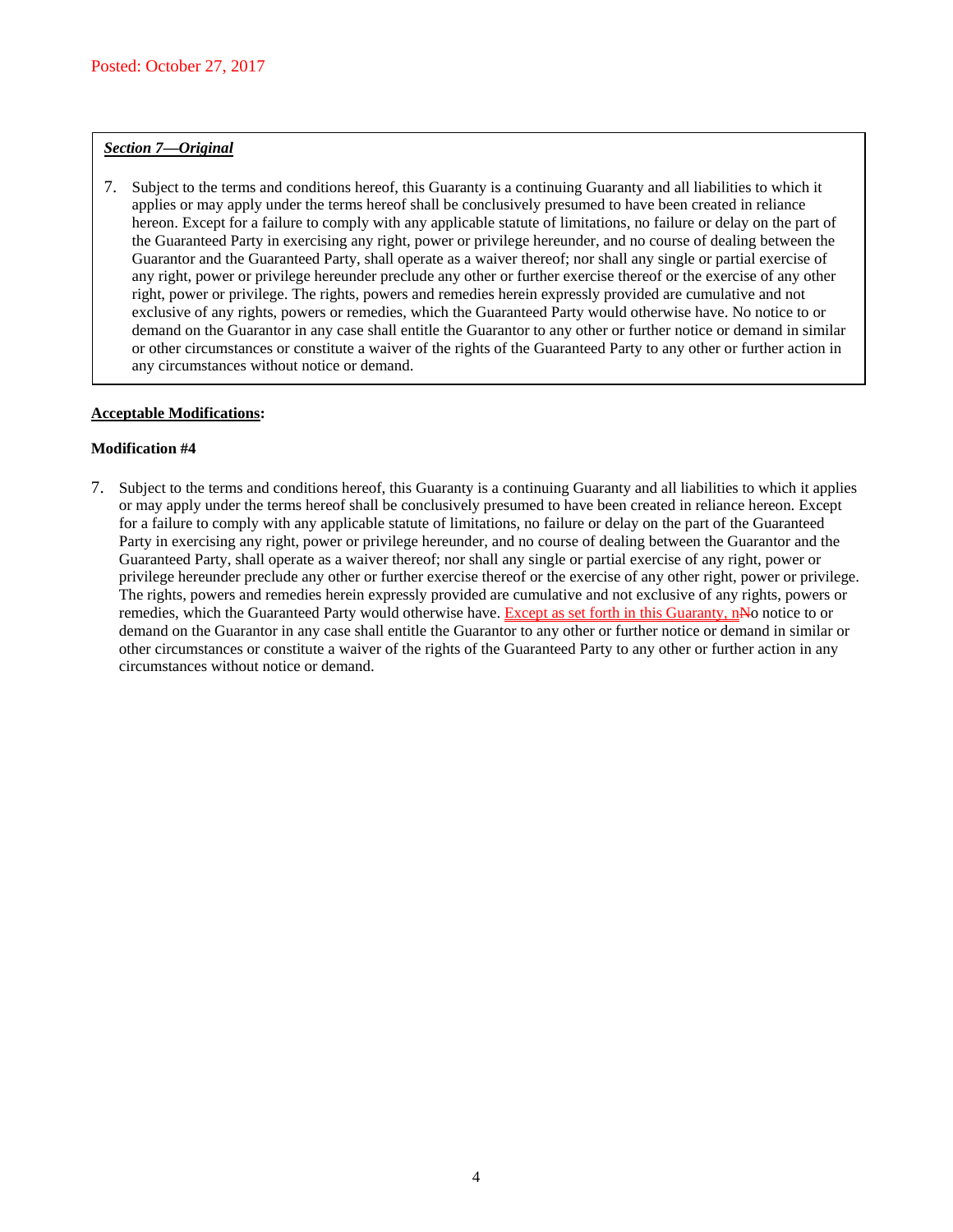### *Section 8—Original*

8. This Guaranty shall be binding upon the Guarantor and upon its successors and assigns and shall inure to the benefit of and be enforceable by the Guaranteed Party and its successors and assigns; provided, however, that the Guarantor may not assign or transfer any of its rights or obligations hereunder without the prior written consent of the Guaranteed Party, which consent shall not be unreasonably withheld or delayed; and provided further that the Guarantor may, without the prior written consent of the Guaranteed Party, assign all of its rights and obligations under this Guaranty to an entity that has succeeded to the Guarantor by merger or by purchase of all or substantially all of the assets of the Guarantor and, in either case, has expressly assumed in writing all of the obligations of the Guarantor under this Guaranty. The assignment rights of the Guaranteed Party will be in accordance with any applicable terms of the Agreement.

#### **Acceptable Modifications:**

#### **Modification #5**

8. This Guaranty shall be binding upon the Guarantor and upon its successors and permitted assigns and shall inure to the benefit of and be enforceable by the Guaranteed Party and its successors and permitted assigns; provided, however, that the Guarantor may not assign or transfer any of its rights or obligations hereunder without the prior written consent of the Guaranteed Party, which consent shall not be unreasonably withheld or delayed; and provided further that the Guarantor may, without the prior written consent of the Guaranteed Party, assign all of its rights and obligations under this Guaranty to an entity that has succeeded to the Guarantor by merger or by purchase of all or substantially all of the assets of the Guarantor and, in either case, has expressly assumed in writing all of the obligations of the Guarantor under this Guaranty. The assignment rights of the Guaranteed Party will be in accordance with any applicable terms of the Agreement.

#### **Modification #6**

8. This Guaranty shall be binding upon the Guarantor and upon its successors and assigns and shall inure to the benefit of and be enforceable by the Guaranteed Party and its successors and assigns; provided, however, that the Guarantor may not assign or transfer any of its rights or obligations hereunder without the prior written consent of the Guaranteed Party, which consent shall not be unreasonably withheld, conditioned or delayed; and provided further that the Guarantor may, without the prior written consent of the Guaranteed Party, assign all of its rights and obligations under this Guaranty to an entity that has succeeded to the Guarantor by merger or by purchase of all or substantially all of the assets of the Guarantor and, in either case, has expressly assumed in writing all of the obligations of the Guarantor under this Guaranty. The assignment rights of the Guaranteed Party will be in accordance with any applicable terms of the Agreement.

### **Modification #7**

8. This Guaranty shall be binding upon the Guarantor and upon its successors and assigns and shall inure to the benefit of and be enforceable by the Guaranteed Party and its successors and assigns; provided, however, that the Guarantor may not assign or transfer any of its rights or obligations hereunder without the prior written consent of the Guaranteed Party, which consent shall not be unreasonably withheld or delayed; *[NOTE: The bidder has the option to accept the succeeding modification independent of the preceding modification but may not accept the preceding modification independent of the succeeding modification.]* and provided further that the Guarantor may, without the prior written consent of the Guaranteed Party, assign all of its rights and obligations under this Guaranty to an entity that has succeeded to the Guarantor by merger or by purchase of all or substantially all of the assets of the Guarantor and, in either case, has expressly assumed in writing all of the obligations of the Guarantor under this Guaranty. The assignment rights of the Guaranteed Party will be in accordance with any applicable terms of the Agreement.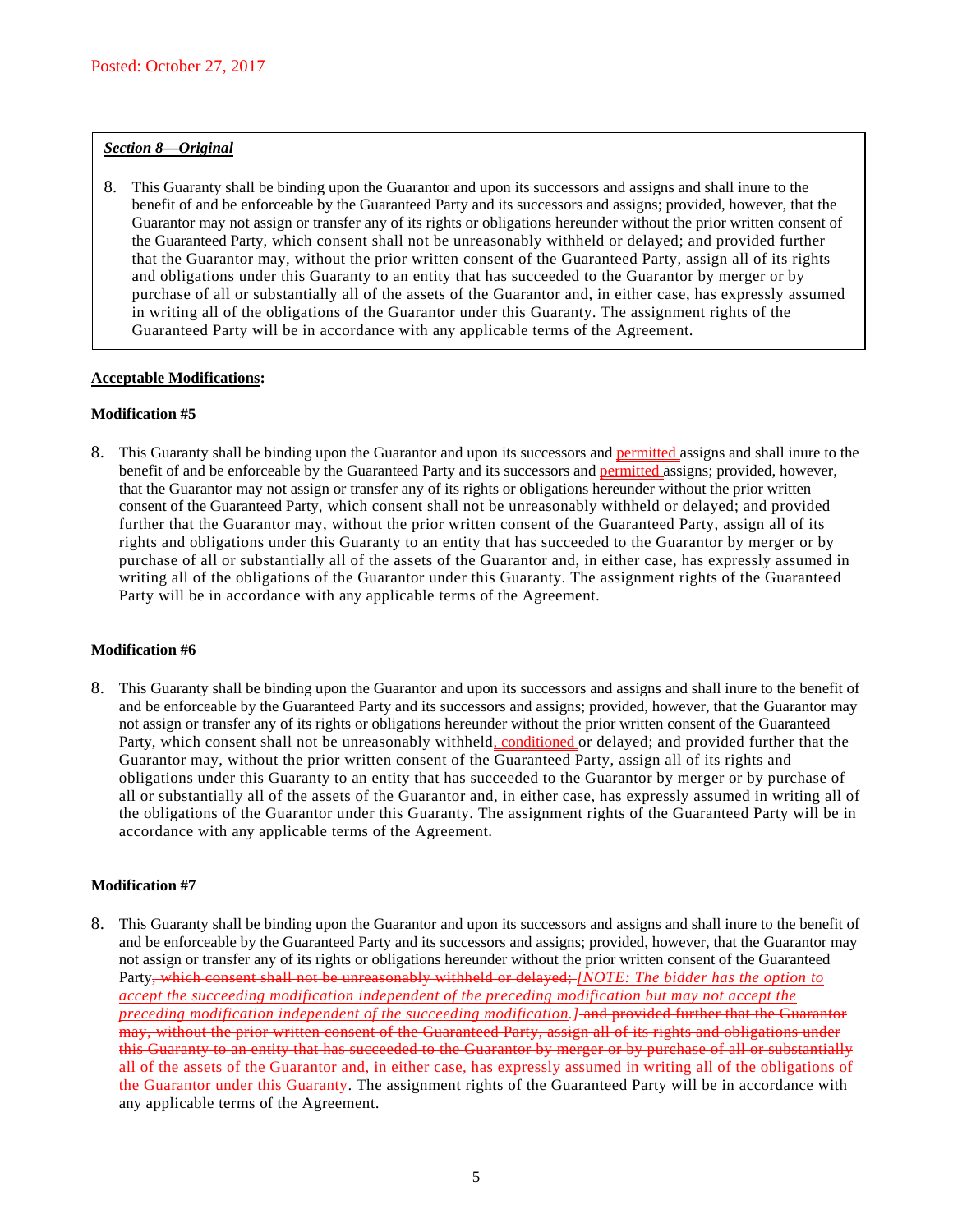## **Modification #8**

8. This Guaranty shall be binding upon the Guarantor and upon its successors and assigns and shall inure to the benefit of and be enforceable by the Guaranteed Party and its successors and assigns; provided, however, that the Guarantor may not assign or transfer any of its rights or obligations hereunder without the prior written consent of the Guaranteed Party, which consent shall not be unreasonably withheld or delayed; and provided further that the Guarantor may, without the prior written consent of the Guaranteed Party, assign all of its rights and obligations under this Guaranty to an entity that has succeeded to the Guarantor by merger or by purchase of all or substantially all of the assets of the Guarantor and, in either case, has expressly assumed in writing all of the obligations of the Guarantor under this Guaranty. The assignment rights of the Guaranteed Party will be in accordance with anythe applicable assignment terms of under the Agreement.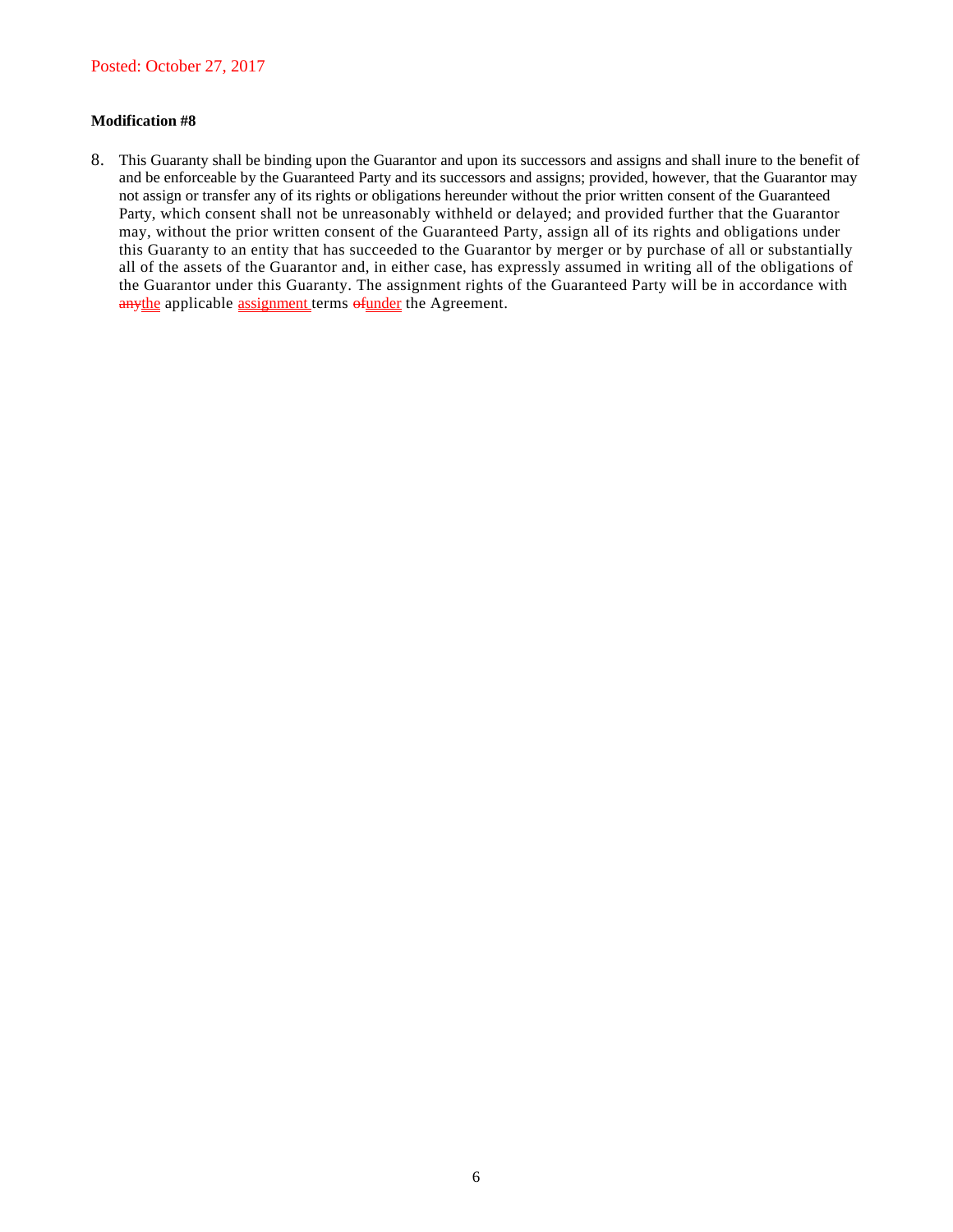## *Section 9—Original*

9. Other than as provided in this Guaranty, neither this Guaranty nor any provision hereof may be changed, waived, discharged or terminated except upon written agreement of the Guaranteed Party and the Guarantor.

## **Acceptable Modifications:**

### **Modification #9**

9. Other than as provided in this Guaranty, nNeither this Guaranty nor any provision hereof may be changed, waived, discharged or terminated except upon written agreement of the Guaranteed Party and the Guarantor.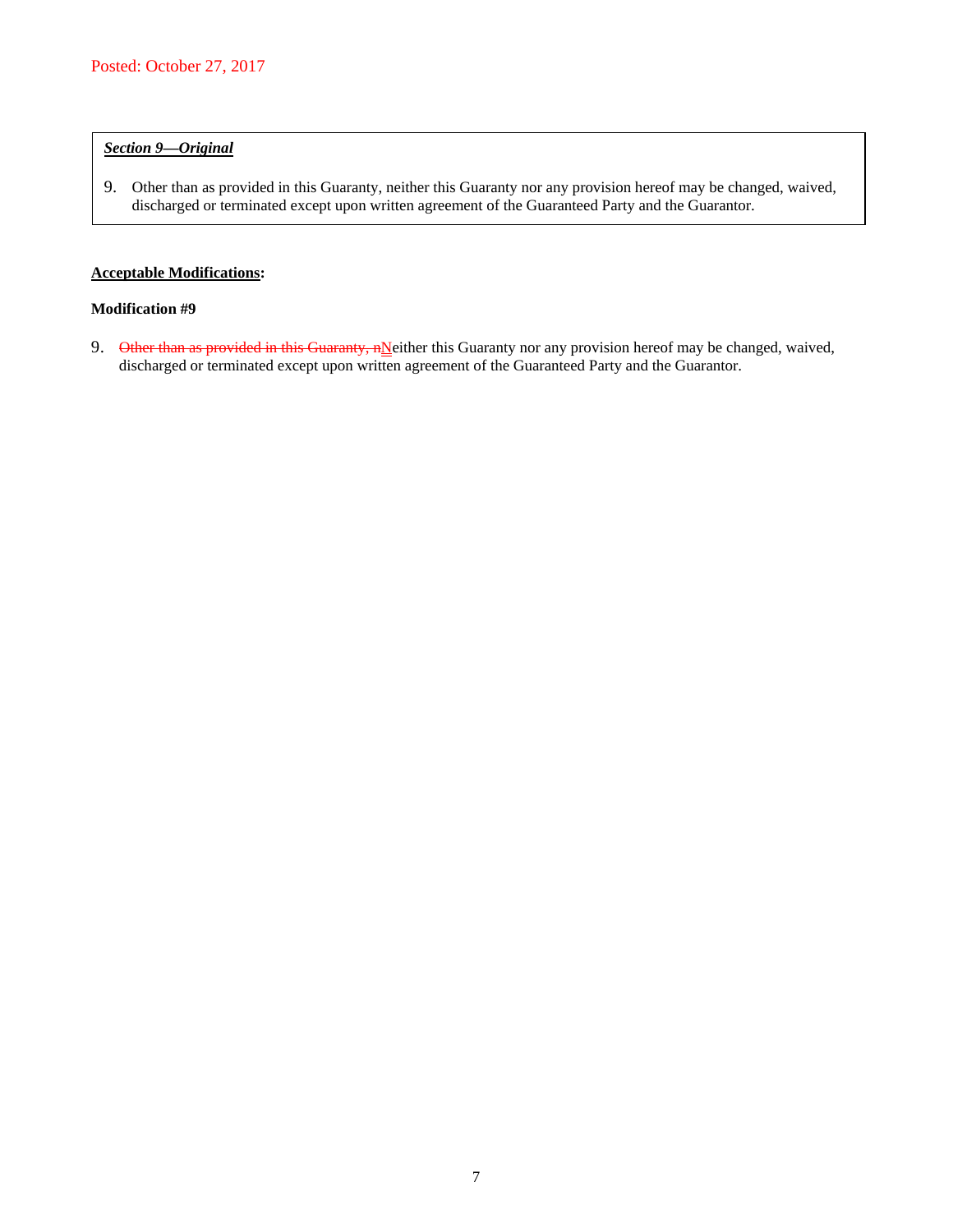### *Section 11—Original*

11. Subject to Paragraph 10, this Guaranty shall remain in full force and effect until all Guaranteed Obligations have been fully and finally paid, at which point it will expire. The Guarantor may terminate this Guaranty upon thirty (30) days prior written notice to the Guaranteed Party which termination shall be effective only upon receipt by the Guaranteed Party of alternative means of security or credit support, as specified in the Agreement and in a form reasonably acceptable to the Guaranteed Party. Upon the effectiveness of any such expiration or termination, the Guarantor shall have no further liability under this Guaranty, except with respect to the Guaranteed Obligations arising or created prior to the time the expiration or termination is effective, which Guaranteed Obligations shall remain guaranteed pursuant to the terms of this Guaranty until finally and fully paid.

### **Acceptable Modifications:**

### **Modification #10**

11. Subject to Paragraph 10, this Guaranty shall remain in full force and effect until the earlier of (a) all Guaranteed Obligations have been fully and finally paid, at which point it will expire and (b) \_\_\_\_\_\_\_\_\_\_, 20*\_\_[Term of underlying agreement plus 12 months]*. The Guarantor may terminate this Guaranty upon thirty (30) days prior written notice to the Guaranteed Party which termination shall be effective only upon receipt by the Guaranteed Party of alternative means of security or credit support, as specified in the Agreement and in a form reasonably acceptable to the Guaranteed Party. Upon the effectiveness of any such expiration or termination, the Guarantor shall have no further liability under this Guaranty, except with respect to the Guaranteed Obligations arising or created prior to the time the expiration or termination is effective, which Guaranteed Obligations shall remain guaranteed pursuant to the terms of this Guaranty until finally and fully paid.

### **Modification #11**

11. Subject to Paragraph 10, this Guaranty shall remain in full force and effect until all Guaranteed Obligations have been fully and finally paid, at which point it will expire. Notwithstanding the aforementioned irrevocability of this Guaranty, t<sup>T</sup>he Guarantor may terminate this Guaranty upon thirty (30) days prior written notice to the Guaranteed Party which termination shall be effective only upon receipt by the Guaranteed Party of alternative means of security or credit support, as specified in the Agreement and in a form reasonably acceptable to the Guaranteed Party. Upon the effectiveness of any such expiration or termination, the Guarantor shall have no further liability under this Guaranty, except with respect to the Guaranteed Obligations arising or created prior to the time the expiration or termination is effective, which Guaranteed Obligations shall remain guaranteed pursuant to the terms of this Guaranty until finally and fully paid.

### **Modification #12**

11. Subject to Paragraph 10, this Guaranty shall remain in full force and effect until all Guaranteed Obligations have been fully and finally paid, at which point it will expire, The Guarantor may terminate this Guaranty upon thirty (30) days prior written notice to the Guaranteed Party which termination shall be effective only upon receipt by the Guaranteed Party of alternative means of security or credit support, as specified if required in the Agreement and in a form reasonably acceptable to the Guaranteed Party. Upon the effectiveness of any such expiration or termination, the Guarantor shall have no further liability under this Guaranty, except with respect to the Guaranteed Obligations arising or created prior to the time the expiration or termination is effective, which Guaranteed Obligations shall remain guaranteed pursuant to the terms of this Guaranty until finally and fully paid.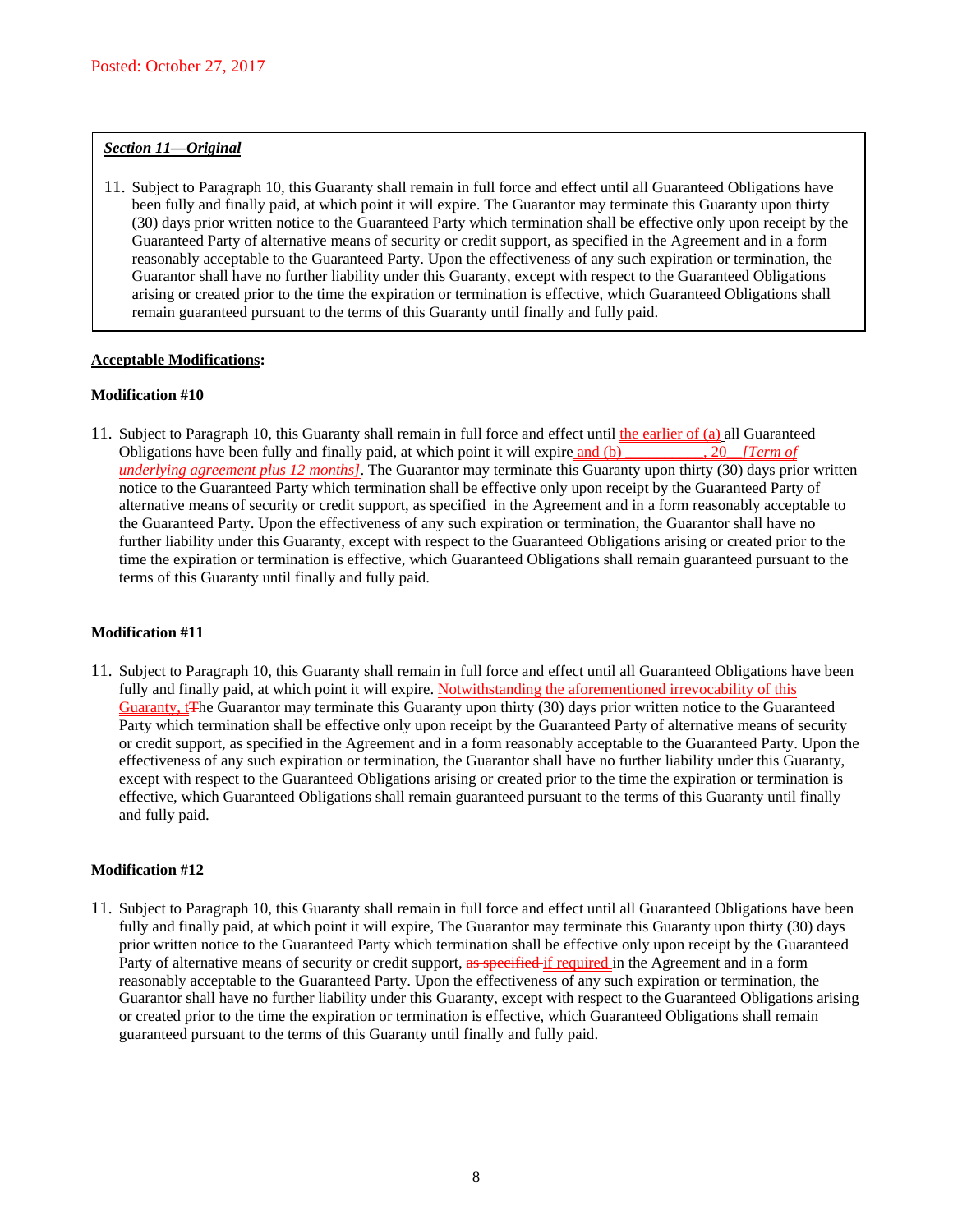## *Section 12—Original*

12. All notices and other communications hereunder shall be made at the addresses by hand delivery, by next day delivery service effective upon receipt, or by certified mail return receipt requested (effective upon scheduled weekday delivery day) or telefacsimile (effective upon receipt of evidence, including telefacsimile evidence, that telefacsimile was received)

## **Acceptable Modifications:**

#### **Modification #13**

12. All notices and other communications hereunder shall be made at the addresses by hand delivery, by next day delivery service effective upon receipt, or by certified mail return receipt requested (effective upon scheduled weekday delivery day) or telefacsimile (effective upon receipt of evidence, including telefacsimile evidence, that telefacsimile was received)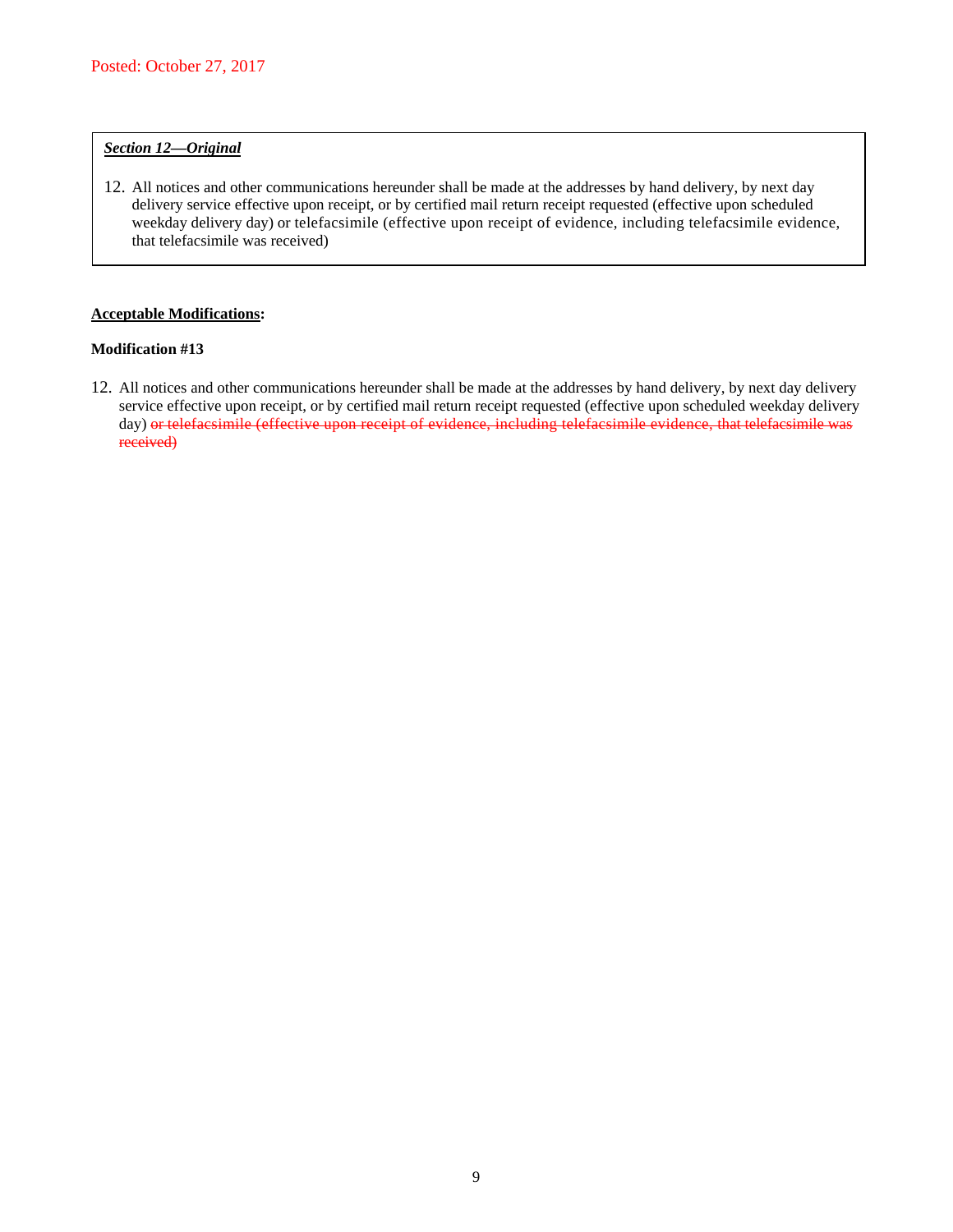#### *Section 13—Original*

13. The Guarantor represents and warrants that: (a) it is duly organized and validly existing under the laws of the jurisdiction in which it was organized and has the power and authority to execute, deliver, and perform this Guaranty; (b) no authorization, approval, consent or order of, or registration or filing with, any court or other governmental body having jurisdiction over the Guarantor is required on the part of the Guarantor for the execution, delivery and performance of this Guaranty except for those already made or obtained; (c) this Guaranty constitutes a valid and legally binding agreement of the Guarantor, and is enforceable against the Guarantor, except as such enforceability may be limited by bankruptcy, insolvency, receivership and other similar laws affecting the rights of creditors generally, or by general principles of equity; and (d) the execution, delivery and performance of this Guaranty by the Guarantor have been and remain duly authorized by all necessary corporate or comparable action and do not contravene any provision of its **[insert appropriate corporate organizational**] document, such as Declaration of Trust, Limited Liability Company Agreement, Articles of Incorporation and bylaws, Certificate of Incorporation or by-laws, constitutional documents] or any law, regulation or contractual restriction binding on it or its assets.

### **Acceptable Modifications:**

#### **Modification #14**

13. The Guarantor represents and warrants that: (a) it is duly organized and validly existing under the laws of the jurisdiction in which it was organized and has the power and authority to execute, deliver, and perform this Guaranty; (b) no authorization, approval, consent or order of, or registration or filing with, any court or other governmental body having jurisdiction over the Guarantor is required on the part of the Guarantor for the execution, delivery and performance of this Guaranty except for those already made or obtained; (c) this Guaranty constitutes a valid and legally binding agreement of the Guarantor, and is enforceable against the Guarantor, except as such enforceability may be limited by bankruptcy, insolvency, receivership and other similar laws affecting the rights of creditors generally, or by general principles of equity; and (d) the execution, delivery and performance of this Guaranty by the Guarantor have been and remain duly authorized by all necessary corporate or comparable action and do not contravene any provision of its *i***idle** [insert appropriate corporate organizational document, such as Declaration of Trust, Limited Liability Company Agreement, Articles of Incorporation and by-laws, Certificate of Incorporation or by-laws, constitutional documents] or any law, regulation or contractual restriction binding on it or its assets.

### **Modification #15**

13. The Guarantor represents and warrants that: (a) it is duly organized and validly existing under the laws of the jurisdiction in which it was organized and has the power and authority to execute, deliver, and perform this Guaranty; (b) no authorization, approval, consent or order of, or registration or filing with, any court or other governmental body having jurisdiction over the Guarantor is required on the part of the Guarantor for the execution, delivery and performance of this Guaranty except for those already made or obtained; (c) this Guaranty constitutes a valid and legally binding agreement of the Guarantor, and is enforceable against the Guarantor, except as such enforceability may be limited by bankruptcy, insolvency, receivership and other similar laws affecting the rights of creditors generally, or by general principles of equity; and (d) the execution, delivery and performance of this Guaranty by the Guarantor have been and remain duly authorized by all necessary corporate or comparable action and do not contravene any provision of its *image insert appropriate corporate organizational document, such as* Declaration of Trust, Limited Liability Company Agreement, Articles of Incorporation and by-laws, Certificate of Incorporation or by-laws, constitutional documents] or any law, regulation or contractual restriction binding on it or its assets.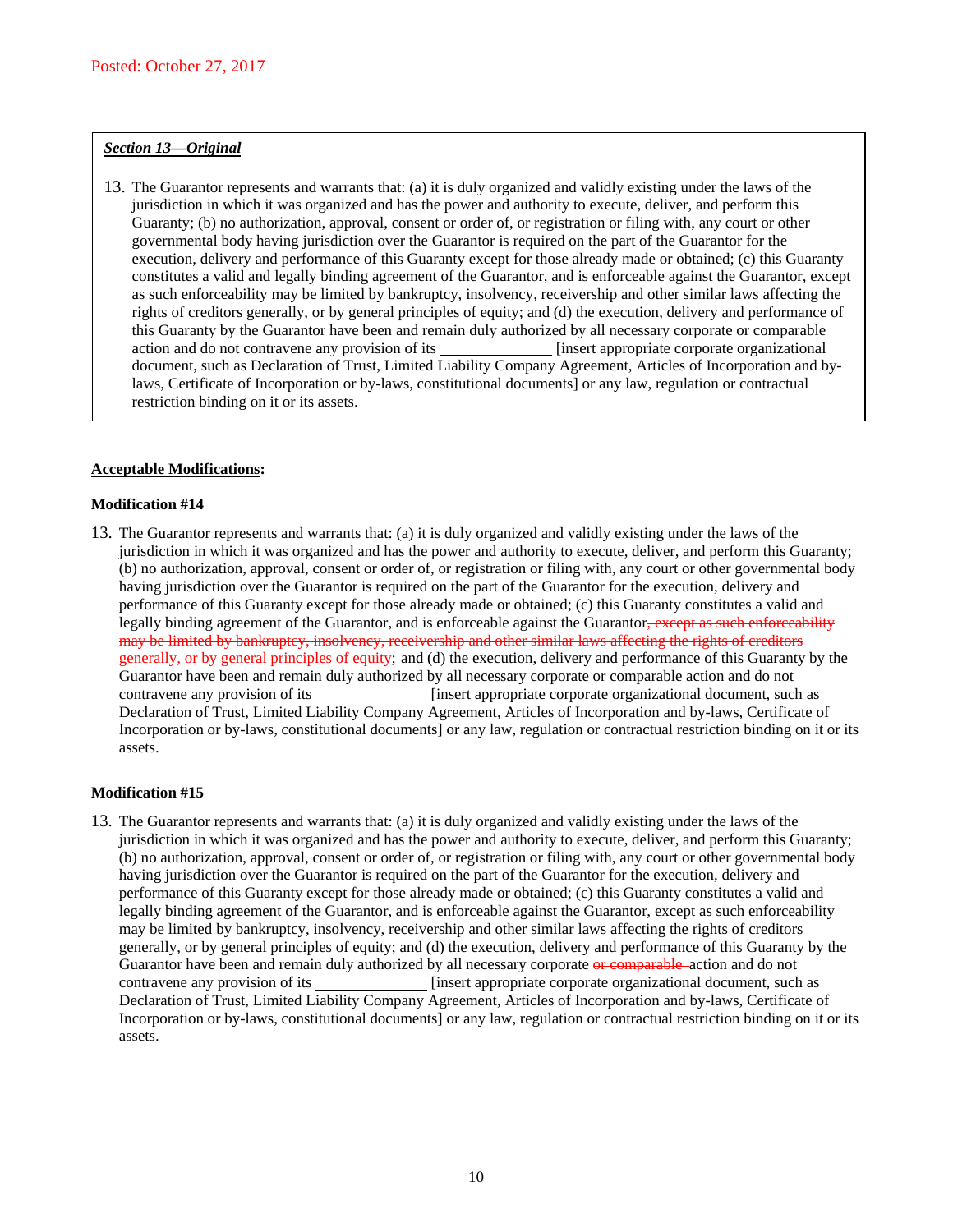#### *Section 14—Original*

14. This Guaranty and the rights and obligations of the Seller and the Guarantor hereunder shall be construed in accordance with and governed by the laws of the State of Illinois (without regard to conflict of law principles that would require the application of the substantive law of any other jurisdiction). The Guarantor and Guaranteed Party jointly and severally agree and irrevocably submit to the exclusive jurisdiction of state and federal courts located in the State of Illinois over any disputes arising or relating to this Guaranty and waive and agree not to assert as a defense any objections to venue or inconvenient forum. The Guarantor and the Guaranteed Party consent to and grant any such court jurisdiction over the person of such party and over the subject matter of such dispute and agree that summons or other legal process in connection with any such action or proceeding shall be deemed properly and effectively served when sent by certified U.S. mail, return receipt requested, to the address of the other party set forth in Paragraph 12 hereof, or in such other manner as may be permitted by law. The Guarantor and the Guaranteed Party each hereby irrevocably waives any and all rights to trial by jury with respect to any legal proceeding arising out of or relating to this Guaranty.

### **Acceptable Modifications:**

#### **Modification #16**

14. This Guaranty and the rights and obligations of the Seller and the Guarantor hereunder shall be construed in accordance with and governed by the laws of the State of Hinois-New York (without regard to conflict of law principles that would require the application of the substantive law of any other jurisdiction). The Guarantor and Guaranteed Party jointly and severally agree and irrevocably submit to the exclusive jurisdiction of state and federal courts located in the State of Illinois over any disputes arising or relating to this Guaranty and waive and agree not to assert as a defense any objections to venue or inconvenient forum. The Guarantor and the Guaranteed Party consent to and grant any such court jurisdiction over the person of such party and over the subject matter of such dispute and agree that summons or other legal process in connection with any such action or proceeding shall be deemed properly and effectively served when sent by certified U.S. mail, return receipt requested, to the address of the other party set forth in Paragraph 12 hereof, or in such other manner as may be permitted by law. The Guarantor and the Guaranteed Party each hereby irrevocably waives any and all rights to trial by jury with respect to any legal proceeding arising out of or relating to this Guaranty.

### **Modification #17**

14. This Guaranty and the rights and obligations of the Seller and the Guarantor hereunder shall be construed in accordance with and governed by the laws of the State of Hinois-New York (without regard to conflict of law principles that would require the application of the substantive law of any other jurisdiction principles of conflicts of law thereunder (other than Section 5-1401 and 5-1402 of the New York General Obligations Law). The Guarantor and Guaranteed Party jointly and severally agree and irrevocably submit to the exclusive jurisdiction of state and federal courts located in the State of Illinois over any disputes arising or relating to this Guaranty and waive and agree not to assert as a defense any objections to venue or inconvenient forum. The Guarantor and the Guaranteed Party consent to and grant any such court jurisdiction over the person of such party and over the subject matter of such dispute and agree that summons or other legal process in connection with any such action or proceeding shall be deemed properly and effectively served when sent by certified U.S. mail, return receipt requested, to the address of the other party set forth in Paragraph 12 hereof, or in such other manner as may be permitted by law. The Guarantor and the Guaranteed Party each hereby irrevocably waives any and all rights to trial by jury with respect to any legal proceeding arising out of or relating to this Guaranty.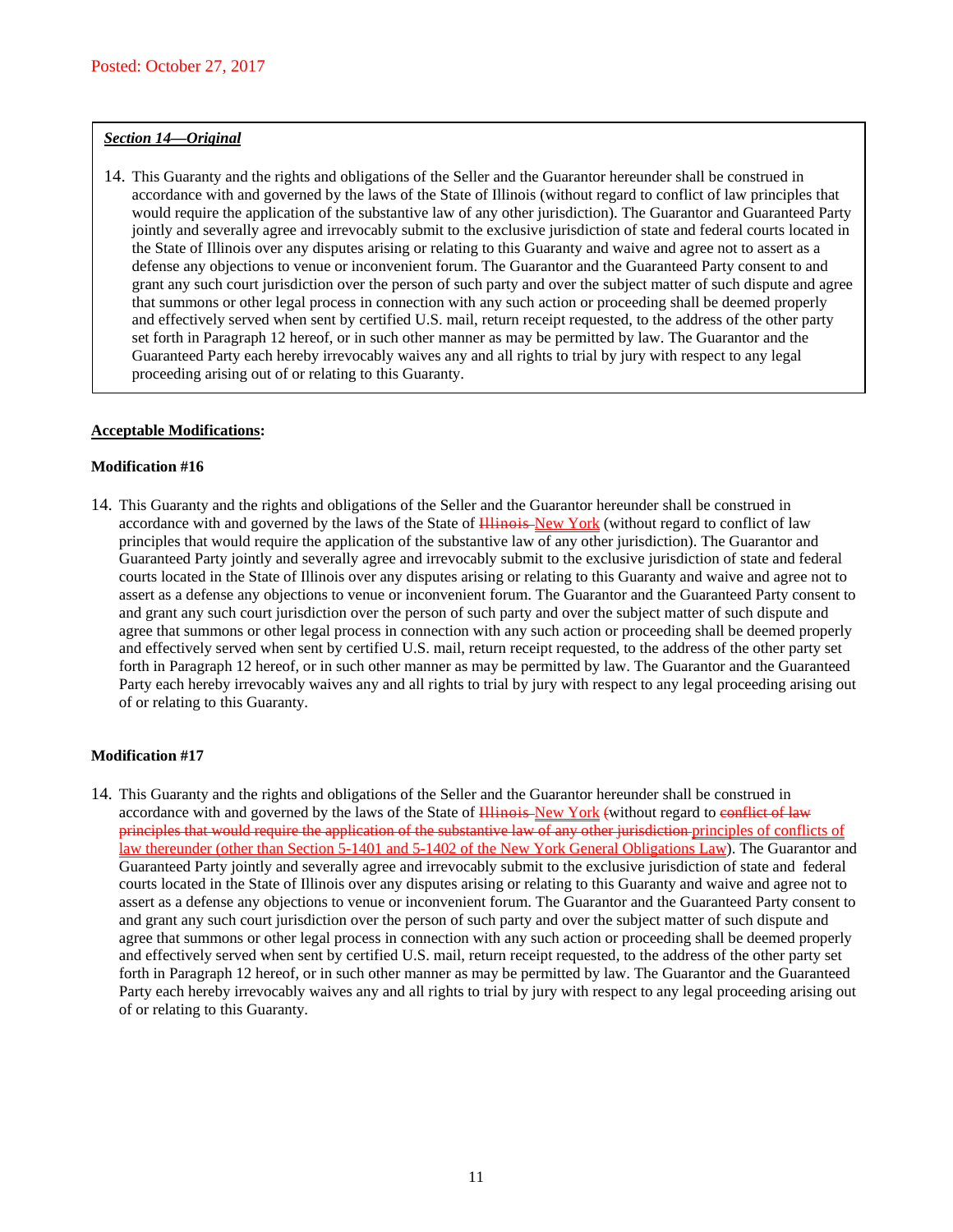### **Modification #18**

14. This Guaranty and the rights and obligations of the Seller and the Guarantor hereunder shall be construed in accordance with and governed by the laws of the State of Illinois (without regard to conflict of law principles that would require the application of the substantive law of any other jurisdiction. The Guarantor and Guaranteed Party jointly and severally agree and irrevocably submit to the exclusive jurisdiction of state and the federal courts located in the State of Illinois over any disputes arising or relating to this Guaranty and waive and agree not to assert as a defense any objections to venue or inconvenient forum. The Guarantor and the Guaranteed Party consent to and grant any such court jurisdiction over the person of such party and over the subject matter of such dispute and agree that summons or other legal process in connection with any such action or proceeding shall be deemed properly and effectively served when sent by certified U.S. mail, return receipt requested, to the address of the other party set forth in Paragraph 12 hereof, or in such other manner as may be permitted by law. The Guarantor and the Guaranteed Party each hereby irrevocably waives any and all rights to trial by jury with respect to any legal proceeding arising out of or relating to this Guaranty.

### **Modification #19**

14. This Guaranty and the rights and obligations of the Seller and the Guarantor hereunder shall be construed in accordance with and governed by the laws of the State of Illinois (without regard to conflict of law principles that would require the application of the substantive law of any other jurisdiction. The Guarantor and Guaranteed Party jointly and severally agree and irrevocably submit to the exclusive jurisdiction of state and federal courts located in the State of Illinois over any disputes arising or relating to this Guaranty and waive and agree not to assert as a defense any objections to venue or inconvenient forum. The Guarantor and the Guaranteed Party consent to and grant any such court jurisdiction over the person of such party and over the subject matter of such dispute and agree that summons or other legal process in connection with any such action or proceeding shall be deemed properly and effectively served when sent by <u>overnight courier, or</u> certified U.S. mail, return receipt requested, to the address of the other party set forth in Paragraph 12 hereof, or in such other manner as may be permitted by law. The Guarantor and the Guaranteed Party each hereby irrevocably waives any and all rights to trial by jury with respect to any legal proceeding arising out of or relating to this Guaranty.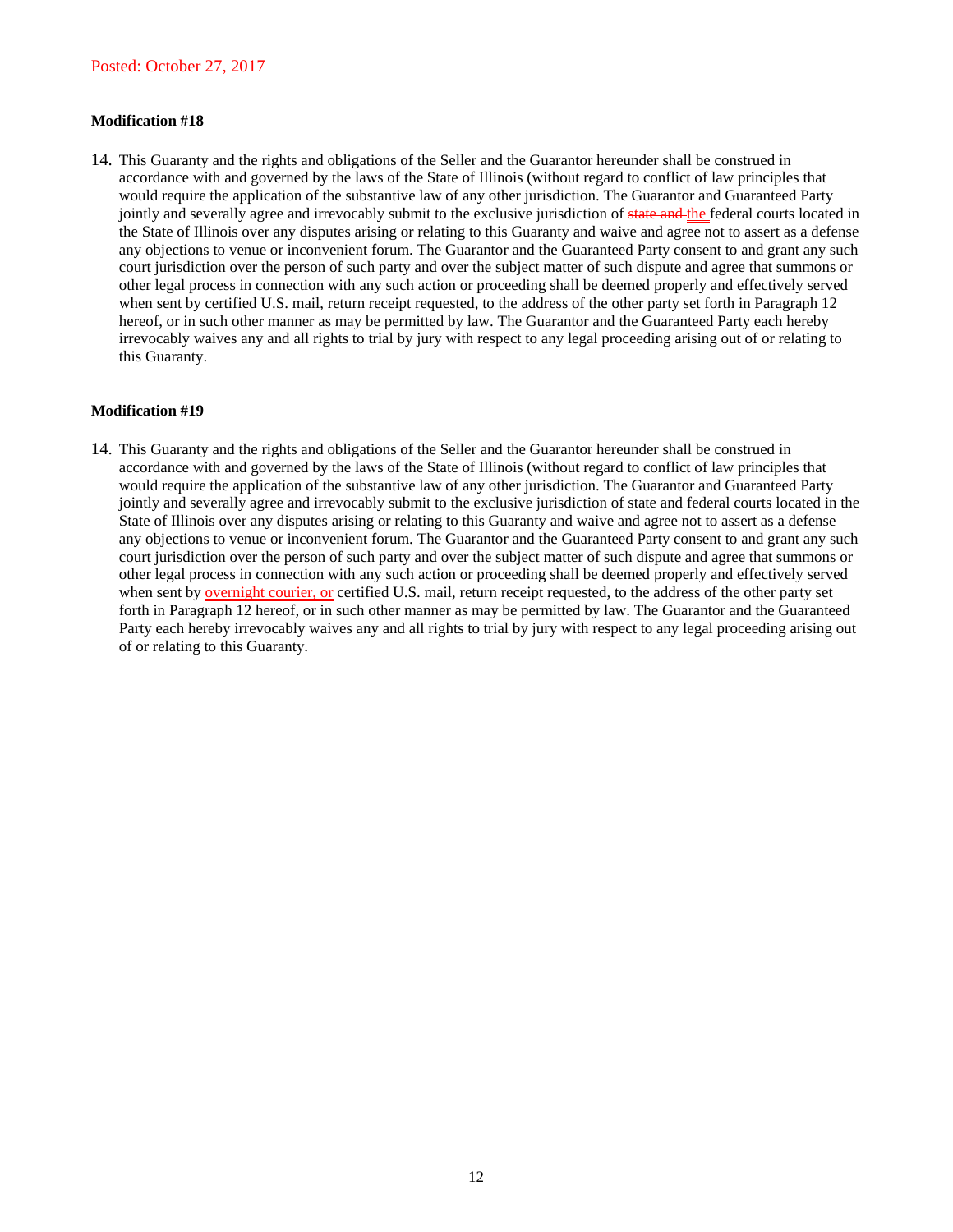## *Section 17—Original*

17. Notwithstanding anything to the contrary contained herein or in the Agreement, but excepting any express remedy set forth in the Agreement, the Guarantor shall in no event be required to pay or be liable to the Guaranteed Party for any consequential, indirect or punitive damages, opportunity costs or lost profits.

## **Acceptable Modifications:**

## **Modification #20**

17. Notwithstanding anything to the contrary contained herein or in the Agreement, but excepting any express remedy set forth in the Agreement, the Guarantor shall in no event be required to pay or be liable to the Guaranteed Party for any consequential, indirect or punitive damages, opportunity costs or lost profits.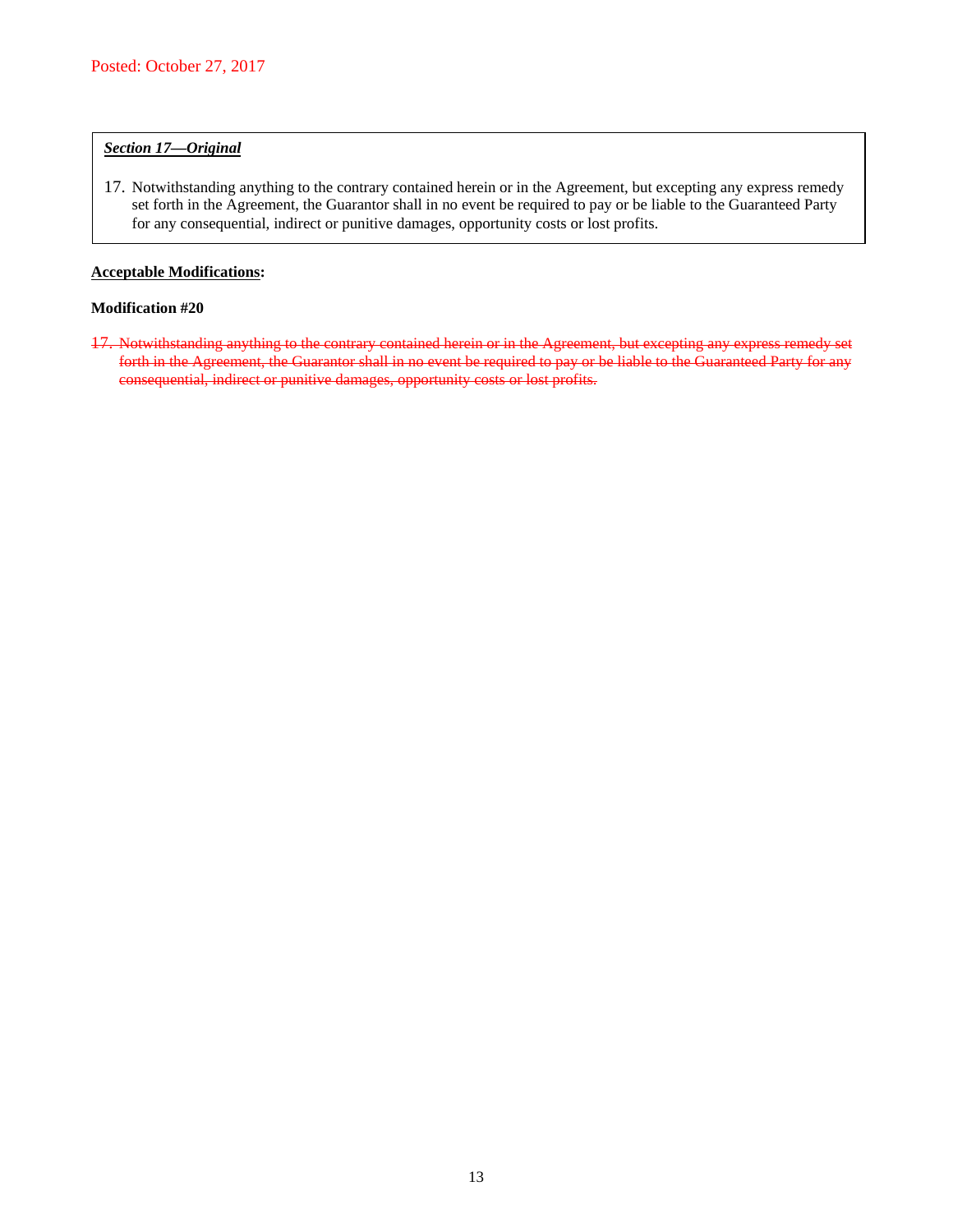## *Section 18—Original*

18. Nothing herein is intended to deny to the Guarantor, and it is expressly agreed that the Guarantor shall have and may assert, any and all of the defenses, set-offs, counterclaims and other rights which Seller is or may be entitled arising from or out of the Agreement or otherwise, except for defenses arising out of the bankruptcy, insolvency, dissolution or liquidation of Seller.

## **Acceptable Modifications:**

## **Modification #21**

18. Nothing herein is intended to deny to the Guarantor, and it is expressly agreed that the Guarantor shall have and may assert, any and all of the defenses, set-offs, counterclaims and other rights which Seller is or may be entitled arising from or out of the Agreement or otherwise, except for defenses arising out of the bankruptcy, insolvency, dissolution or liquidation of Seller.